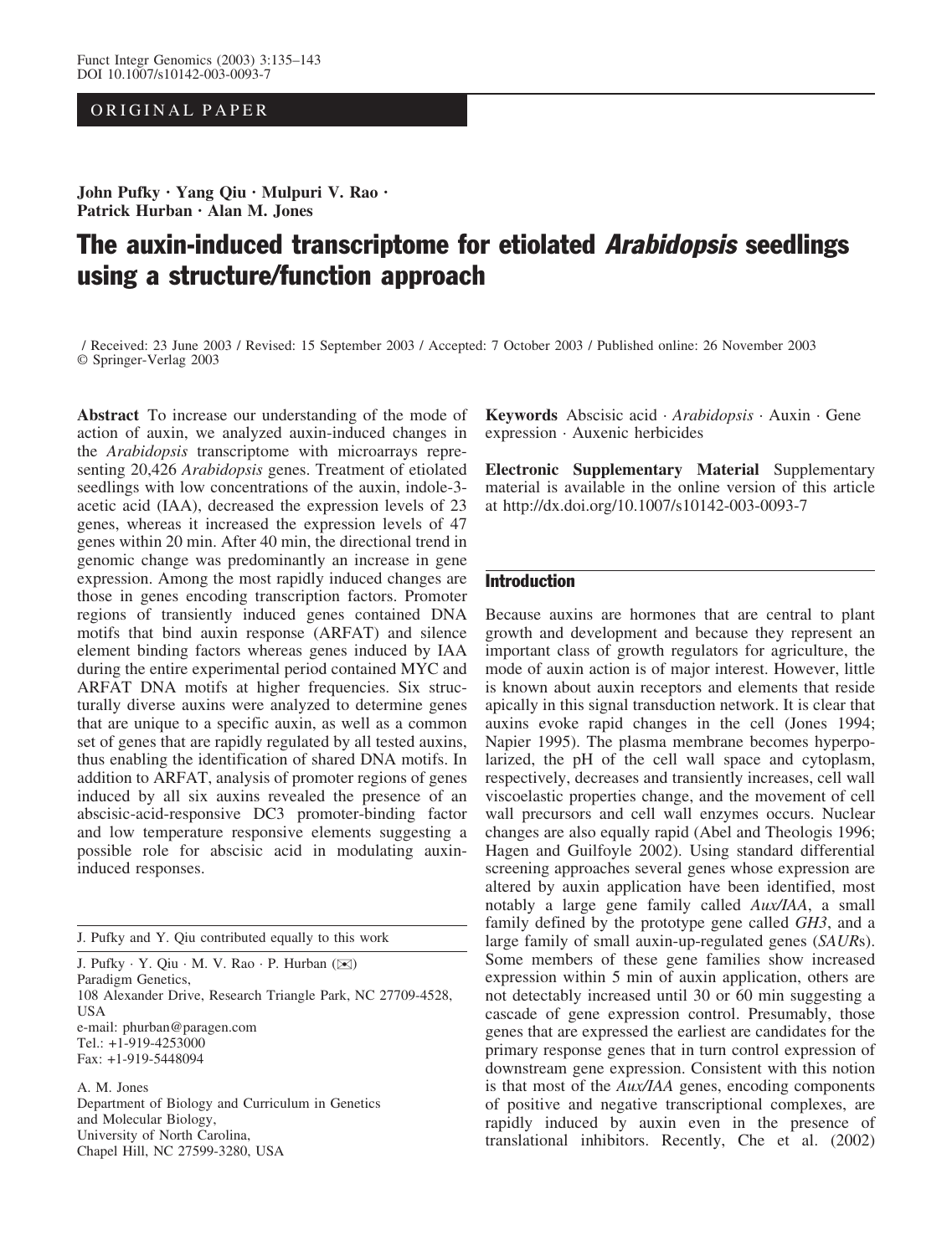analyzed gene expression in Arabidopsis explants on auxin- and cytokinin-containing media over a time course of days using a microarray containing approximately 8,000 gene probes. Numerous auxin response genes were found to be expressed in tissues exposed to auxin. Expression of these genes is associated with global developmental changes that occur as cells change competency for organogenesis.

We took a genomic approach to address the mode of auxin action. Specifically, we asked what are the genes whose expression is changed by applied auxin within the rapid time period known to alter growth of etiolated Arabidopsis seedlings? When do these changes occur? What set of genes are specific to auxin action? By asking this last question, we anticipated that auxins may have indirect effects on the cell that are attributable to chemical structures present in specific auxins that are irrelevant to their auxenic mode of action. Therefore, we included six structurally diverse compounds in order to extract the "auxin signature" among the gene profiles. These compounds are indole-3-acetic acid (IAA), naphthalene-1 acetic acid (NAA), 1,4 dichloro, 5-methoxy benzoic acid (dicamba), 3,7 dichloroquinoline-8-carboxylic acid (quinclorac), 1,2,4 trichloro, 3-aminopicoline-5-carboxylic acid (pichloram), and 2,4-dichlorophenoxy-1-acetic acid (2,4-D). At low concentrations, all of these compounds exhibit an auxenic mode of action in that they stimulate cell elongation as defined for auxin classification (Weed Society of America 1989; van Overbeek 1964).

By focusing on the early changes induced by auxin, as revealed by a microarray that presently covers approximately 75% of the Arabidopsis genome, and by replicating the experimental design of earlier studies using Arabidopsis, we hoped to obtain a nearly complete set of genes that are rapidly induced by auxin. Completion of this set frames studies on the auxin-regulated DNA motifs (ARFAT). In addition to the known ARFAT, we found that DNA motifs previously noted for regulation by the plant hormone abscisic acid (ABA) were frequently associated with these gene promoters.

## Materials and methods

#### Plant growth and auxin application

Approximately 500 surface-sterilized seeds of Arabidopsis (accession Col-0) were sown in a sterile environment on filter disks overlaying solid 1/2 MS media 1% sucrose, stratified at 4°C for  $48$  h and grown in darkness at  $25^{\circ}$ C for 4 days. Seedlings were gently submerged by application to the plates of the different auxin solutions (made in ethanol carrier; 0.1% final concentration) and, at the indicated times, the seedlings were lifted from the plate en masse and flash frozen in liquid nitrogen.

#### RNA extraction and microarray manufacture

Frozen seedlings were lyophilized, and then pulverized with a bead beater. Ten milligrams lyophilized and pulverized tissue was rehydrated using  $100 \mu$ l RNALater (Ambion), followed by extraction of total RNA with Trizol reagent (GibcoBRL, Rockville, Md.) following the manufacturer's protocol. RNA quality was determined using the Bioanalyzer 2100 and the RNA 6000 assay (Agilent Technologies, Palo Alto, Calif.) according to the manufacturer's instructions. RNA concentrations were determined by measuring the absorption at 260 nm using an Ultrospec 2000 (Pharmacia Biotech, Piscataway, N.J.). To minimize biological variation and increase the accuracy of our results, total RNA was isolated from tissue pooled from approximately 1,500 seedlings receiving the same treatment in three independent experiments. Microarrays containing 20,426 Arabidopsis thaliana gene probes as specified by Paradigm Genetics (representing 75% of the Arabidopsis genome assuming a total of 27,117 genes) were manufactured by Agilent Technologies by in situ synthesis of 60-mer oligonucleotides using an ink-jet printing method as described by Hughes et al. (2001). The microarray design file was deposited at http://www.ncbi.nlm.nih.gov/geo/ with platform accession number GPL483.

#### Microarray analyses

cRNA labeled with either cyanine 3-CTP or cyanine 5-CTP was generated from each RNA sample using the Fluorescent Linear Amplification Kit (Agilent) according to the manufacturer's protocol. Hybridization solutions that contained 2,000 ng each of labeled cRNA from vehicle-treated control plants and auxin-treated plants were prepared using the In situ Hybridization Reagent Kit (Agilent). Each pair of samples to be hybridized was independently labeled and hybridized utilizing fluor-reversal for a total of two hybridizations per sample pair. Hybridized microarrays were scanned using the Agilent LP2 DNA Microarray Scanner at 10  $\mu$ m resolution.

Microarray images were visually inspected for defects, and were analyzed using Feature Extraction Software (Version 6.1.1, Agilent), using the average foreground signal intensity from a group of negative control features to determine background. The resulting dataset was inspected for unusual trends in the foreground and background signal values. Individual features with undesirable pixel intensity statistics (e.g., non-uniformity or saturation in either channel) were excluded from the data set and from all downstream analyses. In the event that greater than 2.5% of gene features on an array were excluded for any reason, then the entire microarray result was rejected, and the hybridization was repeated.

Data from individual arrays was loaded into the Resolver Gene Expression Data Analysis System (Version 3.0, Rosetta Biosoftware, Kirkland, Wash.), wherein data from fluor-reversal replicate hybridizations were combined. Dual criteria consisting of a p-value threshold of  $\leq 0.005$  and a  $\geq 2$ -fold change for the time course experiment (Figs. 1, 2) and  $\geq$  1.5-fold change for the six-auxin experiment (Fig. 4) were applied to define signature data points (both more abundant and less abundant). For the six-auxin treatment experiment, we also applied the criterion that a gene must be represented in at least one of the six treatments. These loosened criteria enable us to create the extended gene set needed for the subsequent agglomerative cluster analysis performed in Resolver using Wards Minimum Variance as the heuristic criteria and Euclidean Distance as the distance metric. Experimental data were deposited at http://www.ncbi.nlm.nih.gov/geo/ with series number GSE664.

#### Functional annotation

To assess global changes in expression patterns of genes related by function, both auxin-up-regulated and auxin-down-regulated genes were sorted into categories based on their assigned function by Gene Ontology Consortium (available at http://www.arabidopsis.org/info/ ontologies/go/). Where possible and necessary, additional functional annotation was provided for genes listed as null or unknown by iterative BLAST searches for suggested function. In approximately one third of the cases a clear function was suggested by this analysis. When the result remained ambiguous, the gene was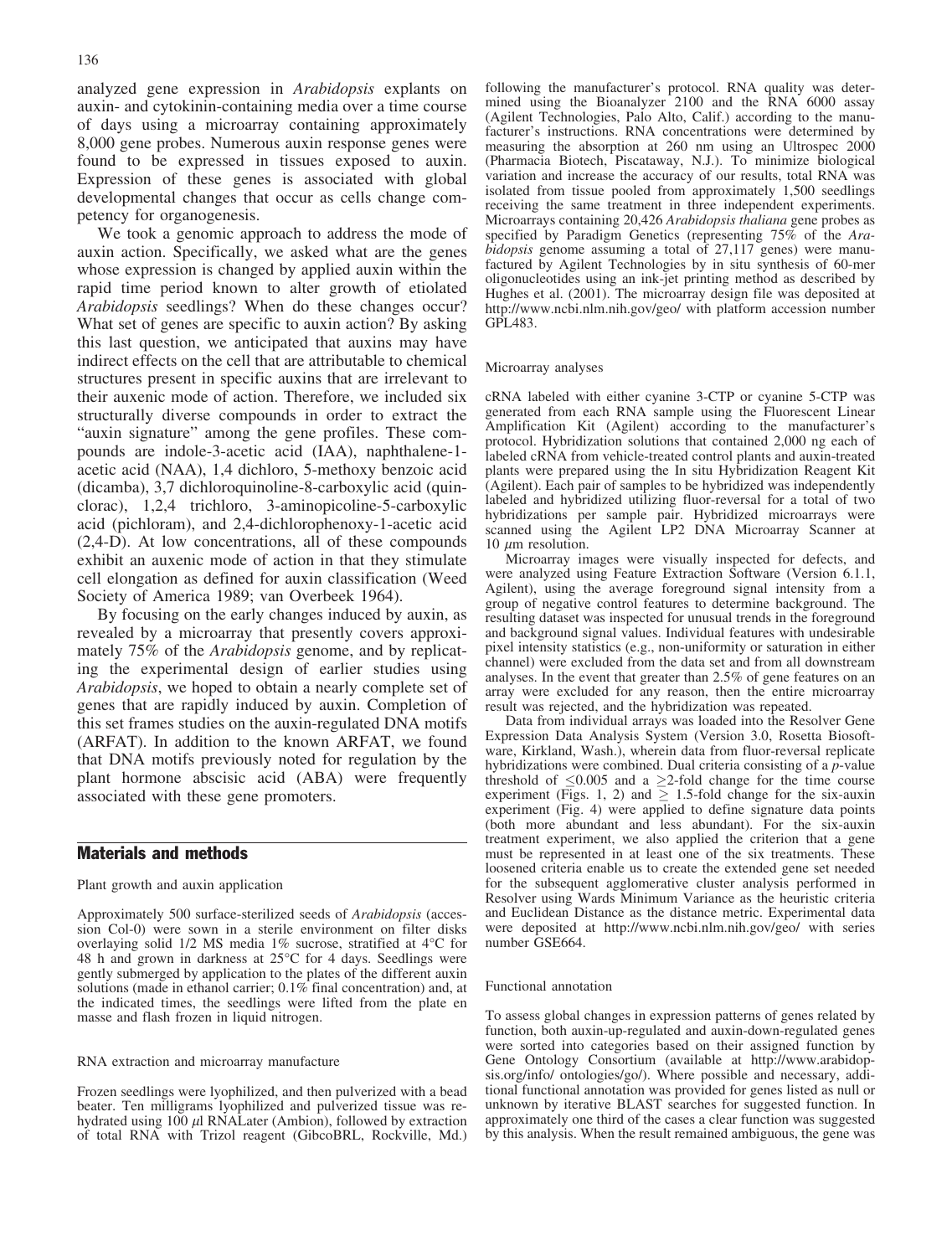left unannotated (null). This conservative approach yielded annotations for between 40% and 65% for the genes in our sets.

#### Promoter analysis

Arabidopsis genomic sequence was obtained from TIGR (February 2002 release, http://www.tigr.org/tdb/e2k1/ath1/) and custom Perl scripts were written to retrieve sequences 1.1 kb upstream from known or predicted start codons. For gene clusters (see Results), the 1.1-kb presumptive promoter sequence of each gene in the cluster was queried for the presence of discrete DNA motifs against the PLACE database (Higo et al. 1999) using the Signal Scan program provided at http://www.dna.affrc.go.jp/htdocs/PLACE/signalscan. html. The frequency of occurrence  $(f)$  for each motif within a gene cluster was calculated by dividing the number of occurrences of a particular motif within the gene cluster by the total number of genes in the cluster. To estimate the significance of  $f$  for a gene cluster, 20 randomly generated gene clusters containing the same number of genes were produced, f was determined for each random gene cluster, and the average  $f$  and standard deviation were derived for the 20 random gene clusters. A significant difference in the f between test gene clusters and random gene clusters was calculated by pair wise, Student's  $t$ -tests. The  $t$ -test results represented in units of standard error (SE) indicate the normalized differences between the f of the test gene cluster and of the random gene clusters. A DNA motif was considered significantly overrepresented in a given cluster if its random gene cluster  $f$  is  $\lt 1.0$ , and it is present in at least 50% of test genes within the cluster with 2.2 or more SE  $(p<0.05)$  above the f of that element in a random gene set. To ensure that these results were not skewed by the inclusion of both evidence-based and ab initio predicted genes in our randomly generated gene clusters, a subset of tests was conducted using clusters containing only evidence-based genes. The results were not significantly different.

### **Results**

In an attempt to understand the early mode of action for auxin, we combined genomic and structure/function approaches. Our study incorporated two compatible variables, time after auxin application and six structurally different auxins, to reveal differences in the expression profiles of 20,426 Arabidopsis genes. To identify genes responsive to auxin, 4-day-old Col-0 seedlings were treated with 10  $\mu$ M IAA and samples collected at 0, 20, 40 and 60 min after the initiation of auxin treatments. Care was taken to replicate as closely as reasonable the conditions of the original experiments that identified the first auxin-regulated genes from two decades earlier (Hagen et al. 1984; Theologis et al. 1985). These studies utilized etiolated seedlings which, in several species, have been shown to respond to exogenous auxin (Melhado et al. 1981). Etiolated seedlings have also been used in genetic screens for auxin-sensitive mutants (Boerjan et al. 1995; Reed et al. 1998; Watahiki and Yamamoto 1997).

To minimize process-related variation, 1,500 seedlings receiving the same treatment from three independent experiments were pooled twice, first by combining the tissue and then by preparing three separate RNA samples and combining these after quality control to generate a single sample for each treatment and time point. A preliminary study with lower density (8K genes) Agilent oligonucleotide microarrays indicated that the correlation

of log ratio calls between experiments reproducibly exceeds 0.95. Total RNA was isolated, labeled with cyanine-3 and cyanine-5 and hybridized to microarrays consisting of 60-mer oligonucleotide probes representing 20,426 genes (an estimated 75% of the annotated genome). The microarrays used in these studies include nearly all known auxin-responsive genes. A comparison of the content of our microarray against a compilation of auxin-responsive genes (Abel and Theologis 1996) revealed that the compiled list was well represented on our array. Our array included 27 sequences in the Aux/ IAA family, 15 sequences in the SAUR family, 14 sequences in the GH3 gene family, 4 sequences coding for ACC synthase, ARG1, pCNT115, 16 ARFs, and 34 miscellaneous auxin-induced factors.

We applied stringent control measures during all steps of data analysis. These include fluor-reversal replicate hybridizations and establishment of dual criteria as described in Materials and methods. Data from replicate fluor-reversal hybridizations were combined and all primary analysis was performed with Resolver software using an error model to determine boundaries for significance of the results. The p-value generated by the error model for each data point estimates the confidence with which a data point can be considered to reflect differential expression of the corresponding gene. By using  $p \leq 0.005$  as a cutoff value, we found that treatment of seedlings with auxin for 20, 40 and 60 min altered the expression patterns of 477, 933 and 311 genes, respectively (Fig. 1; for entire probe set see Electronic Supplementary Material 1). However, to increase the relevance of the auxin-responsive transcriptome, we imposed a second criterion of twofold change on these 1,421 auxin-responsive genes. Using dual criteria, we found that the expression of 70 genes was altered by at least a factor of 2 within 20 min of the application of 10  $\mu$ M IAA in 0.1% ethanol to 4-day-old etiolated seedlings. The ratios of gene expression between IAAtreated and control ethanol-treated samples for each time point were generated and genes with at least a twofold change in expression relative to the controls are summarized in Fig. 1A. Note that the unclustered distribution of genes with at least a twofold differential expression across the range of hybridization intensities, which is roughly proportional to expression levels, indicates an unbiased representation. Furthermore, we have effectively reduced the number of false positives, since many genes that have a greater than twofold change in expression were not selected (arrows, Fig. 1A) because the  $p$ -values did not meet the criteria described above.

After 20 min of auxin application, 47 genes had increased while 23 genes decreased expression (Fig. 1B). Twenty minutes later, the character of the gene expression profiles dramatically shifted so that the preponderant direction was positive, due primarily to a set of genes that were transiently expressed at 40 min (discussed later). The expression of 106 genes increased twofold or more while only 23 genes had expressions that were at least twofold less than the control. This trend remained at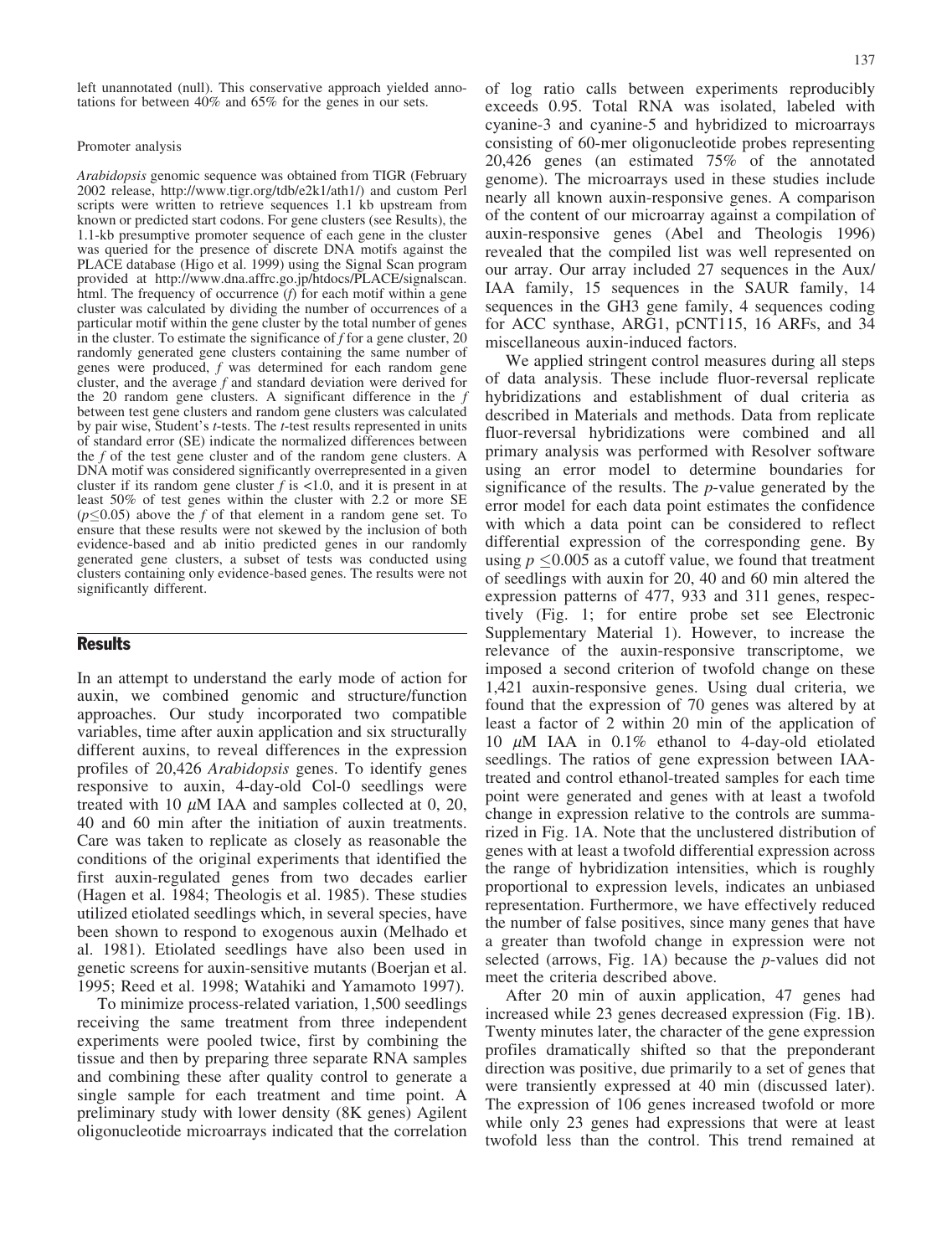

Fig. 1A–C RNA transcript profiling of Arabidopsis etiolated seedlings treated with indole-3-acetic acid (IAA) over time using microarrays containing 20,426 open reading frames. A The ratios of expression in auxin treatment vs control (0.1% ethanol) treatment were determined for 20,426 genes and plotted as a function of their normalized intensity (relative expression) for the indicated times after auxin application. Genes that met the criteria of having a foldchange  $\geq$  2 and a p value  $\leq$ 0.005 are *emboldened* (see Materials and methods for criteria details), against the background of points representing ratios at intensities that do not meet these strict criteria. Points indicated by an arrow are two examples of values that appear to meet the fold-change requisite but fail the  $p$  value criterion. B The number of genes with a twofold or more change in gene expression compared to seedlings treated with 0.1% ethanol (control) is shown for three time points after auxin treatments. Down- and up-regulated genes were binned as gene sets. Numbers within the bars represent the gene set size. Shaded areas of bars indicates genes (number indicated) that were already up-regulated at the earlier time point. Bold numbers below the pairs of bars represent time after auxin application in minutes. C The genes at

60 min and genes in this final time point had relatively large fold-changes (Fig. 1B). Over the entire 60-min time course, 183 genes had altered expression after auxin application as determined by both p-value and foldchange.

As expected, the 183 genes identified in the time course experiment (see Electronic Supplementary Material 2) included known auxin-regulated genes such as Aux/ IAA, GH3, and SAURs. However, approximately 90% of the genes in this set have not been previously recognized as auxin-inducible. For example, among the genes with the greatest differential expression at 20 min were genes encoding a receptor kinase (At3g45420), homeobox factors (At4g17460, At5g47370), a zinc-finger transcription factor (At1g68360), an F-box containing protein (At1g78100) and an NBR LRR disease-resistance protein (AT4g27190). Expression of genes encoding pectate lyase (At1g14420), calcium-dependent kinase (At5g19360), heme oxygenase (At1g69720), an additional NBR LRR disease-resistance protein (At1g63350), and ubiquitin (At5g09340) decreased the most. Expression of a gene encoding an FH2-containing protein (At5g58160) increased nearly tenfold after 40 min of auxin application. FH2-containing proteins are involved in actin re-arrangement through interaction with Rho-GTPases and profilin (Imamura et al. 1997). Three replicated genes  $(At1g29440, At1g29450, At1g29460)$ , annotated as putative auxin regulated genes, show similar expression patterns supplanting ab initio evidence for gene function and also suggesting that this gene replication was relatively recent in Arabidopsis genome evolution.

To help elucidate the biological roles of the genes determined to be auxin responsive, we assembled groups based on gene ontology classifications. Figure 1C illustrates the changes in assigned cell functions over time following auxin application. At 20 min, the cellular priority is to increase expression of the Aux/IAA, SAUR, and GH3 genes (categorized as "signal transduction"), while decreasing expression of genes encoding metabolic enzymes. A large percentage of these genes encoded elements of transcriptional control. By 40 min after auxin application, the priority switches to transcription. Genes encoding these factors are potential targets of the Aux/IAA proteins in the 20-min gene set. Many of these encoded functions relate to wall growth (e.g. At1g0565, At1g1442, At1g3322, At1g5149, At1g6506) and cellular metabolism (e.g. At1g4380, At3g6151, At4g2542, At5g4888).

Since each gene identified as auxin responsive can have a different pattern of expression through the three time points examined, we visualized these trends to illustrate any emergent dynamic patterns in gene expres-

each time point represented in B, were grouped into functional categories according to their annotations as described in Materials and methods and plotted to illustrate the number of genes. Black bars 20 min, open bars 40 min, grey bars 60 min after auxin application. The entire gene sets with annotations are provided in the Electronic Supplementary Material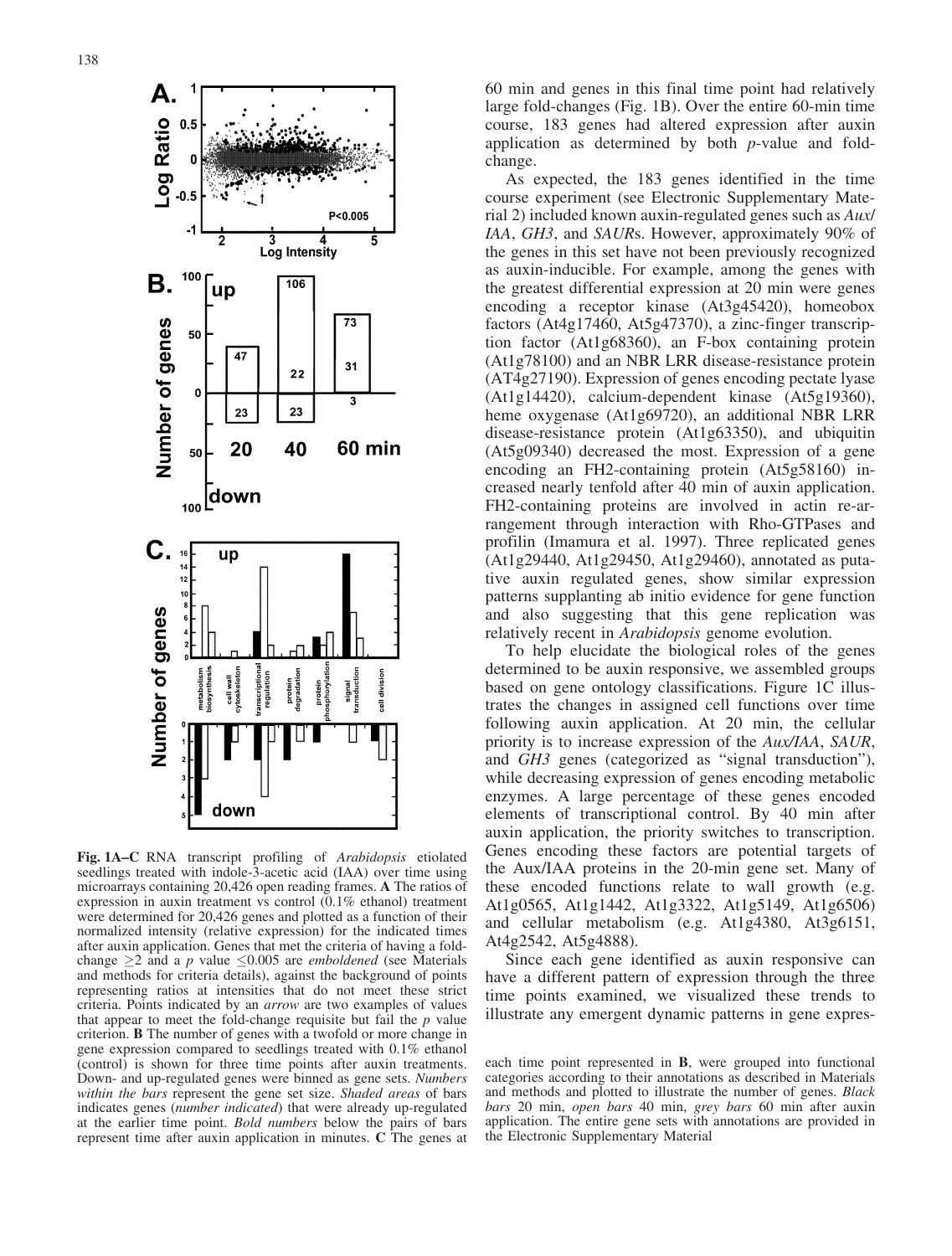

Fig. 2 Analysis of coordinated gene regulation. Eight expression pattern trends over time for those genes meeting the auxin-induced criteria were identified and plotted as log ratios (from Fig. 1) vs time after auxin application. The trend is represented by the pattern for individual genes highlighted in red against the entire auxinregulated gene set shown in blue. Each trend is designated a number representing the gene subset subsequently used in the promoter analysis described in Fig. 3. The number of genes in this subset is indicated in *parentheses*.  $U$  Up,  $D$  down,  $E$  even (statistically unchanged). For example, among genes in the auxinregulated gene set, "UUU" designates a subset of genes whose expression is significantly greater than control at each time point over the previous point. The eight trends shown here cover 177 of the genes in the 183 gene set described in Fig. 1; one trend of 6 genes was too small for consideration

sion (Fig. 2; gene IDs for each trend are shown in the Electronic Supplementary Material 3). A group of 22 genes was up-regulated within 20 min of auxin exposure, and their expression levels remained persistently higher than controls (trend 1). However, the most prominent pattern was transient up-regulation, with 54 genes comprising this set. For example, a group of 14 genes (trend 4) is up-regulated at 20 min after auxin exposure, with expression levels equivalent to the control at the remaining times. In contrast, a group of 58 genes (trend 7) is comparable to control expression levels at 20 min, upregulated in response to auxin by 40 min, declining by 60 min. Altogether, 47, 64, and 25 genes are increased at 20, 40 and 60 min, respectively. Taken together, this trend analysis suggests a potential cascade of regulatory factors that are directly responsive to auxin, which then propagate the physiological response to auxin by, in turn, regulating a discrete set of secondary response genes.

Regulation of plant gene expression is generally assumed to result from a highly coordinated binding of different types of transcription factors in specific combinations. These regulatory pathways require the combinatorial coordination of highly specific DNA-protein and protein-protein interactions. (Singh et al. 2002) Therefore, to understand the molecular mechanisms that regulate gene expression in response to auxin treatments, we analyzed DNA motifs in the 1.1-kb 5'-upstream regions of all auxin-responsive genes grouped into different trends based on the kinetics of their expression. Promoter analysis of transiently induced genes (trend 4; UEE) revealed that binding sites for silencing element binding factor (SEBF) and auxin response factor (ARF; 64% of gene set) occur at higher frequencies compared to those of randomly generated gene sets of similar size. Binding sites for MYC/MYB and auxin response factors (ARFAT) were enriched in genes in trend 1, representing persistently induced genes (U,U,U; Fig. 3, Electronic Supplementary Material 3). Approximately 68% of the genes in trend 1 contained at least one or more copies of MYCbinding motifs, whereas 54% of the genes contained one or more copies of ARFAT-binding DNA motifs (Fig. 3B). Analysis of promoter regions of transiently induced genes (trend 4; U,E,E) revealed that binding sites for SEBF and ARF (64% of gene set) occur at higher frequencies compared to the randomly generated gene set (Fig. 3A). In plants, auxin plays a key role in a wide variety of growth and developmental processes. Although the regulatory mechanisms by which exogenously applied auxenic compounds modulate gene expression are not clearly understood, several studies have shown that treatment of plants with auxin modulates gene expression within 4 min of treatment. (Abel et al. 1995) Studies investigating cis-acting elements discovered that many of the auxin-responsive genes contain either a TGTCTC or TGTCCCAT DNA motif. Site-directed mutations within the TGTCTC motif have revealed that TGTC bases are critical for ARF binding (Guilfoyle et al. 1998; Hagen and Guilfoyle 2002; Ulmasov et al. 1997).

In order to distinguish between changes induced specifically via the auxin mode of action and non-auxin and to apply a structure function approach to gene expression profiling, we compared the expression profiles for six structurally different auxins. The six auxins were chosen based on their distinct ring-backbones and their similar growth-promoting potential (Fig. 4A). The primary structural differences reside in the type of ringbackbone upon which a critical carboxylic acid group is placed (Edgerton et al. 1994). The endogenous auxin is indole-3-acetic acid (IAA). Besides indoles, auxin ringbackbones can be naphthalenes, quinolines, picolines, and benzenes. The critical structural features at the atomic level for auxin binding have only been determined for one candidate auxin receptor, namely, auxin-binding protein 1 (Woo et al. 2002). For experiments comparing the six auxins, replicate samples collected at the 20-min time point were processed and the expression patterns of combined gene sets for all six compounds is shown in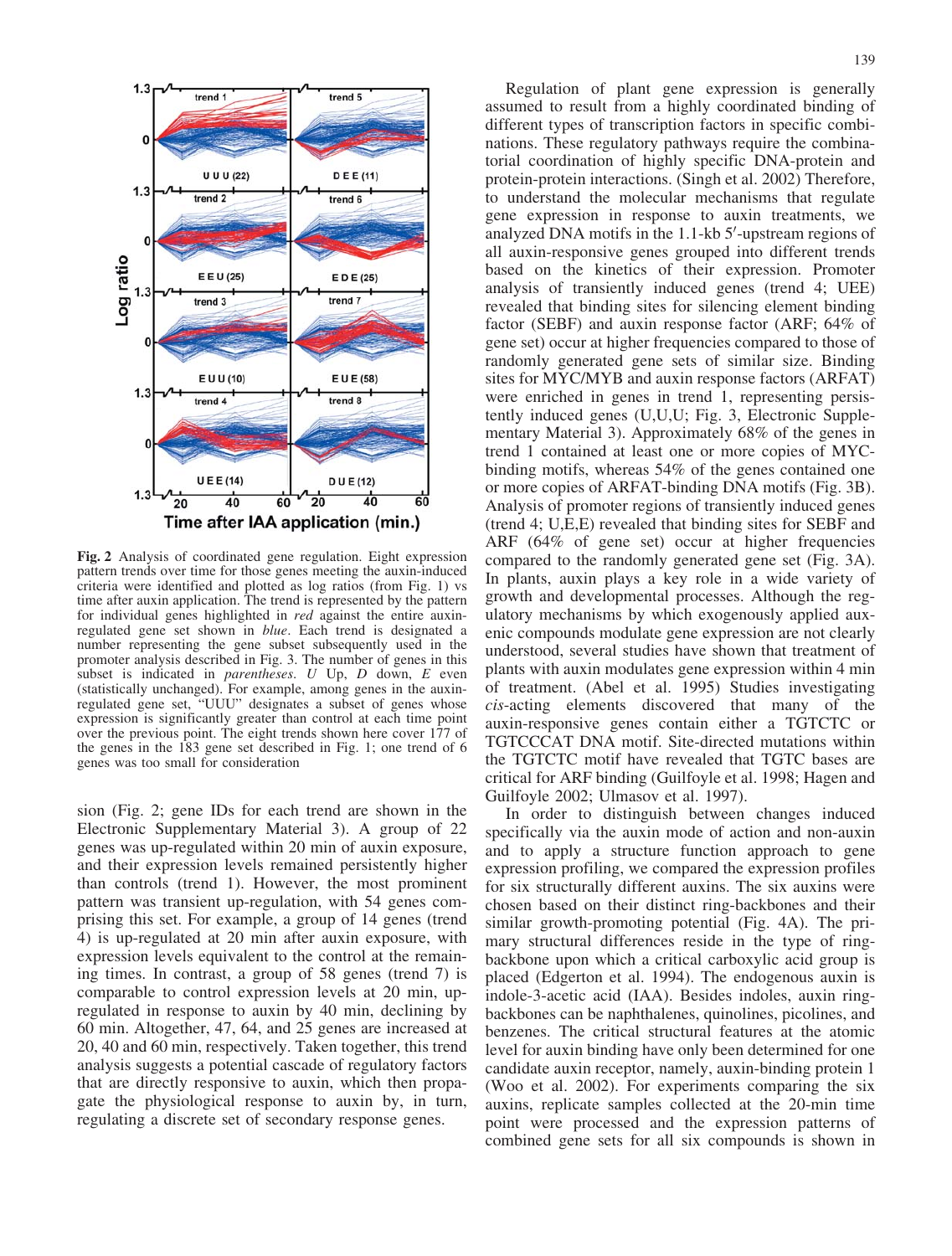

Fig. 3A-C Analysis of common and/or shared DNA motifs. A Promoter regions  $(1.1-kb 5' UTR)$  for each gene in the trend subset were analyzed for DNA motifs as described in the Materials and methods. To be listed, a DNA motif had to meet three criteria: (1) it had to be present within 1.1 kb  $5'$  to the start codon in at least half of the genes in the trend subset, (2) the frequency of this motif within the subset had to be at least 2.2 standard deviations over the frequency of this element in the genome, and (3) the frequency of the element could not occur at a frequency greater than 0.96 in the genome. The DNA motif designation is as described in the PLACE database (http://www.dna.affrc.go.jp/htdocs/PLACE/). B The location of two DNA motifs meeting these criteria for the 22 genes in trend 1 are plotted as a function of distance in base pairs  $\bar{5}'$  to the start codon. The two motifs represented by symbols are indicated with the corresponding symbol in A. C DNA motifs meeting the criteria described in A for the trend sets shown in Fig. 4 are indicated. A1 Set of genes with expression induced by all six auxins (see Fig. 4A); D set of genes with expression increased by dicamba; P2 set of genes with expression reduced by pichloram

Fig. 4B. The criteria for inclusion in this gene set are: (1) at least a 1.5-fold change in gene expression over the controls, (2) a p value  $\leq 0.005$ , and (3) the first two criteria met in at least one of the six auxin treatments. Four hundred and eighteen genes comprise this auxin gene set (Electronic Supplementary Material 4). Not surprisingly, there is a great degree of similarity in gene expression patterns between the six auxins. However, the larger gene set we employed enabled cluster analysis to reveal that the six compounds can be weakly segregated



Fig. 4A, B Cluster analysis of genes altered in expression by six structurally different auxins. A Chemical structures and names of the six auxins used in this comparative study. B Cluster analyses (agglomerative algorithm) of gene expression profiles induced in etiolated Arabidopsis seedlings after 20 min application of the six auxins illustrated in A. The relative change in expression of 418 genes meeting the criteria described in the Materials and methods are displayed top to bottom. The dynamic range in change is shown at the bottom in log scale with  $-1.5$  (green) to 1.5 (red). Nearest neighbor joining of the genes is omitted. The relation of the six auxins is indicated along the top with the correlation coefficients noted for the degree of relatedness between auxins shown. Eight clusters of genes were isolated and boxed: A1 induced by all six auxins; A2 repressed by all six auxins; N repressed by 1-NAA; P1 induced by pichloram;  $P2$  repressed by pichloram;  $\dot{D}$  induced by dicamba;  $2,4$ -D induced by  $2,4$ -D;  $Q$  induced by quinchlorac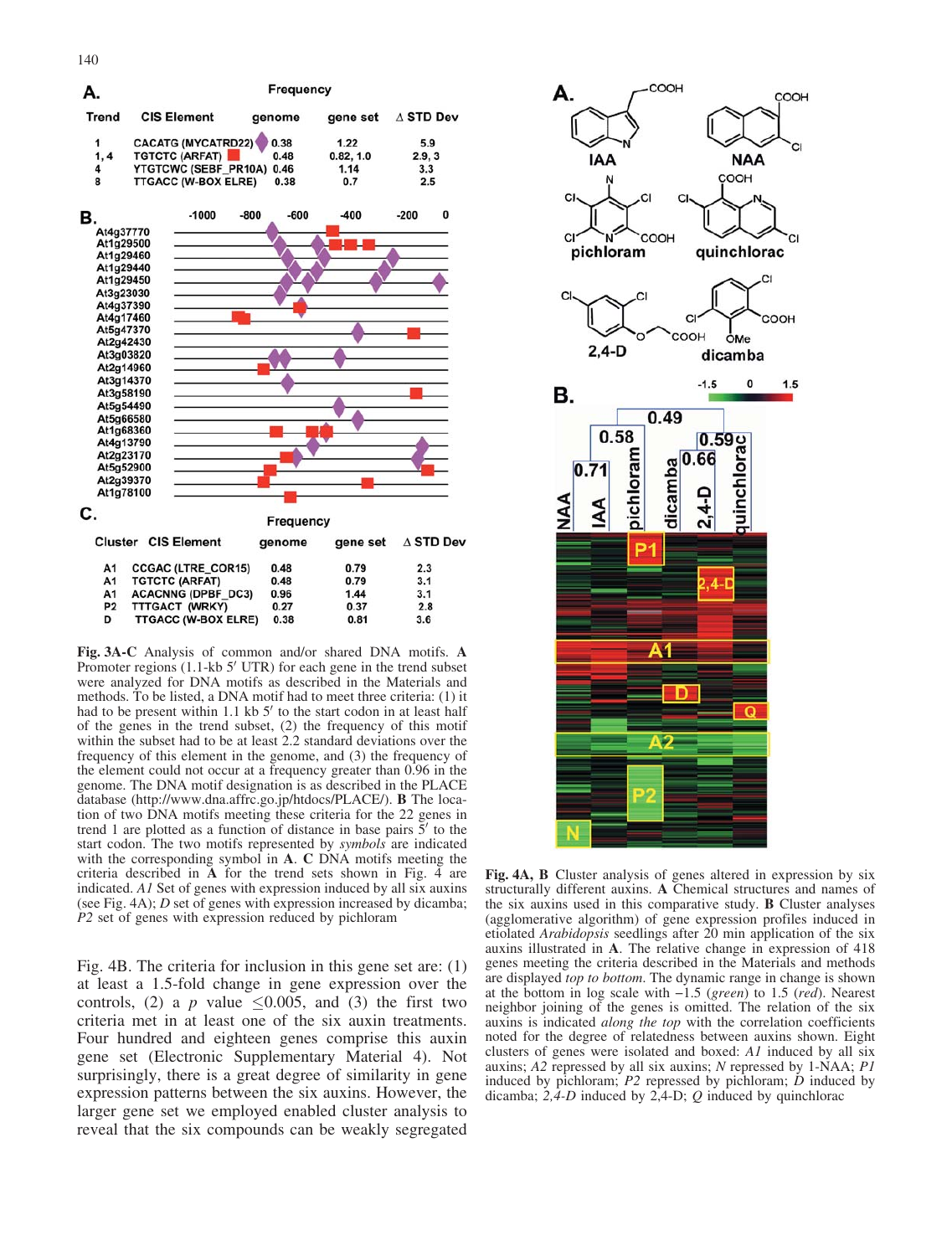into two groups. Group 1 contains IAA, NAA and pichloram while group 2 contains 2,4-D, quinchlorac, and dicamba. The largest correlation coefficients tightly group IAA and NAA genes, indicating that these two auxins induce the most similar expression profiles. Smaller clusters were useful in distinguishing genes specific to a particular auxin (Electronic Supplementary Material 5) and are delineated in Fig. 4 (boxed).

To increase our understanding of the molecular mechanisms that regulate gene expression in response to various auxenic compounds, the promoter regions of genes induced by six different auxins were analyzed as described for common and shared DNA motifs. Analysis of genes induced by all six auxins (denoted as A1 in Fig. 4b) indicated the predominant occurrence of DNA motifs such as ARFAT, Dc3 promoter-binding factor (DPBF) and low temperature responsive elements (LTRE) in a majority of genes.

## **Discussion**

We sought a nearly complete auxin-induced transcriptome in etiolated seedlings. Our analysis identified all genes previously known to be auxin-induced, validating our methodology through replication of published work. Nonetheless, approximately 90% of the genes identified here were not previously known to be auxin-regulated. (Abel and Theologis 1996; Hagen and Guilfoyle 2002) Thus, our analysis has significantly expanded our knowledge of the auxin-regulated transcriptome, and given the comprehensiveness of our microarray, we may be approaching completion of the auxin-induced gene set for etiolated Arabidopsis seedlings. Several lines of evidence support the idea that these genes are indeed auxin-regulated. First, our criteria for differential expression included both an estimate of confidence based on the quality of the underlying result beginning at the pixel level, and a fold-change cutoff. We set our confidence level to  $\geq 99\%$  ( $p \leq 0.005$ ) and our fold-change level to  $\geq$ 2, thresholds that are probably overly conservative. In preliminary experiments, we labeled the same RNA sample with both cyanine-3 and cyanine-5 and hybridized both to the same array, with the expectation that no genes would show a significant difference in expression level a self vs self experiment. In individual hybridizations, no genes were differentially expressed by our p-value criteria, fewer than 0.1% of genes had fold-changes greater than or equal to 2, and less than 1.4% of genes had fold-changes greater than or equal to 1.6 (data not shown). We addressed spurious gene expression, biological variation, and process variation by combining (1) biological samples to average, in effect, the response, (2) discrete RNA extractions to smooth out process variation, and (3) data from dye-flip replicate hybridizations. Vehicle controls and rapid freezing were used to eliminate genes that have altered expression from physical and carrier manipulation. A two-dimensional approach, expression over time and expression as a function of auxin structure,

was employed wherein six structurally-different auxins altered a common set of genes. The observation that many genes were found to have altered expression sustained over more than one time point after auxin application further reinforces our confidence in these results. The multidimensionality of experimental design and multiple criteria to be met for selection increase confidence that genes identified in this study are genuinely regulated by auxin.

Given the profound physiological changes induced by auxin, it was surprising to find that the expression of only a relatively few genes was altered by auxin in these tissues. Based on their Gene Ontology categorizations, we conclude that the presumptive role of genes that change in expression over time as a result of auxin presentation suggest a set of cellular events set in motion. A rapid increase in auxin over basal levels in etiolated seedlings first alters the profile of transcription factors. Most of the genes with altered expression at 20 min encoded transcription factors or components of a nuclear complex such as members of the Aux/IAA family, categorized as "signal transduction" in Fig. 1C. The trend was an increase in expression although there are many genes with decreased transcriptional activity. The peak of change occurred at 40 min, suggesting a rapid response with associated desensitization for the preponderance of genes.

Coordinated expression of genes implies that these gene promoters share common DNA motifs. Not surprisingly, the well-defined ARFAT motif (Tiwari et al. 2003; Ulmasov et al. 1997, 1999) was found at least once in most of the genes that were rapidly up-regulated by auxin at the three time points assayed (trend 1; Fig. 2B). Several of these genes were previously known to be auxin regulated, but this analysis revealed two new transcription factors (At4g17460, At1g68360), an F-box containing protein (At1g78100), a LOB-domain protein (At3g58190; Shuai et al. 2002) and three unknown proteins (At2g23170, At5g52900, At2g39370) that contain at least one ARFAT motif. In addition, 9 of 14 genes in trend 4 (UEE) contained ARF motifs illustrating a correlation between genes that are up-regulated within 20 min and the presence of a DNA motif that binds ARF.

In addition to the ARFAT motif, analysis of transiently regulated genes revealed the presence of an SEBF motif whose sequence (YTGTCWC) is similar to the ARF DNA motif. Similar to the known function of auxin as a negative regulator of the expression of several defense genes, SEBF has been shown to act as a transcriptional repressor of plant defense genes (Boyle and Brisson 2001). Furthermore, analysis of genes responsive to pathogen, wounding and different stress factors by Boyle and Brisson (2001) revealed the presence of the SEBF motif which lead them to hypothesize that the coordinated binding at ARFAT and SEBF DNA motifs regulate auxininduced gene expression. Consistent with the above hypothesis, a majority of genes transiently induced by IAA also contained DNA motifs that bind SEB factors.

Analysis of genes with increased expression during the entire experimental period indicated the occurrence of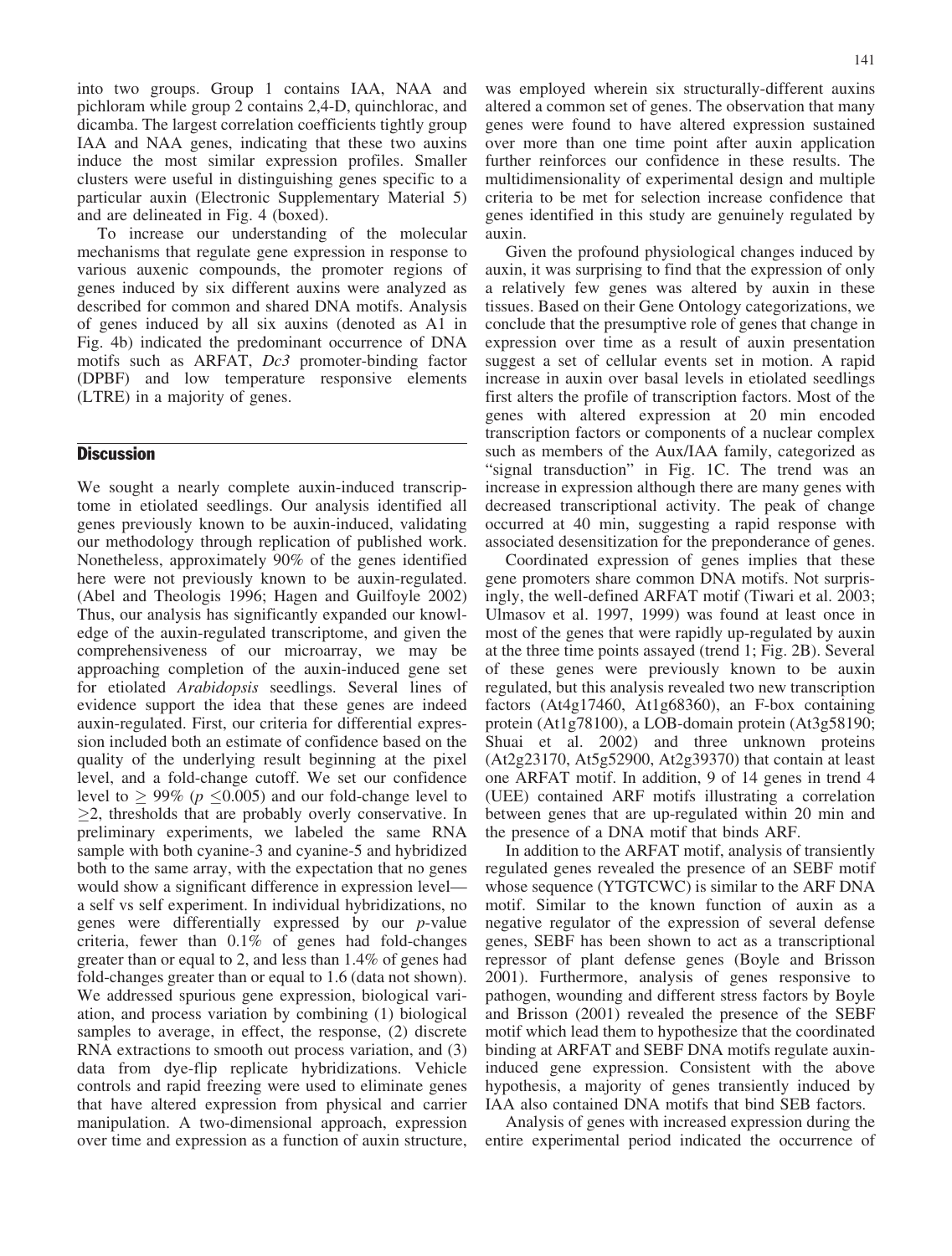another DNA motif that was previously not reported to play a role in auxin-induced responses at higher frequency. A large portion of genes induced by auxin on a longterm basis (represented by trends U,U,U and E,U,U) contained MYC factors previously characterized for their responsiveness to abscisic acid (ABA), hydrogen peroxide  $(H_2O_2)$  and other stress factors such as drought and salinity (Abe et al. 1997; Busk and Pages 1998; Seki et al. 2002). Furthermore, genes induced by all auxenic herbicides also contained, in addition to ARFAT, DNA motifs such as LTRE and DPBF previously characterized for ABA responsiveness. Several studies have demonstrated that the core LTRE DNA motif, CCGAC, confers gene inducibility to low temperature, drought and ABA (Jiang et al. 1996; Stockinger et al. 1997; Busk and Pages 1998). Similarly, the DPBF DNA motif, which is initially found in the carrot DC3 gene and belongs to a novel class of bZIP transcription factors, is also characterized as responsive to ABA (Kim et al. 1997; Finkelstein and Lynch 2000).

Eight distinct sets of co-regulated genes illustrate the complexity involved in auxin-induced gene expression and shared DNA motifs in these sets reveals a possible junction for crosstalk between hormones. For example, these results suggest a possible interaction between auxin and ABA signaling pathways at the level of transcriptional control. Previous studies have shown that auxin treatment triggers the production of  $H_2O_2$  and ethylene, which in turn triggers the biosynthesis of ABA (Hansen and Grossmann 2000). Furthermore, analysis of several of the early or primary auxin-responsive genes revealed the presence of a DNA-binding domain with similarity to maize transcriptional activator VP1 and its Arabidopsis ABI3 relative (Giraudat et al. 1992). The predominant enrichment of ABA-responsive DNA motifs such as LTRE, MYC and DPBF in the majority of genes induced by all auxenic herbicides clearly suggests a role for ABA in modulating auxin-induced gene expression.

Our analyses also reveal a possible feedback mechanism in auxin-induced gene expression through control of hormone pool sizes by auxin-regulated genes encoding hormone modifying enzymes. Recently, it was shown that JAR1 plus 18 related proteins are similar to adenylateforming enzymes and some have adenylate transfer activity to jasmonic (JA), salicylic (SA) and indole-3 acetic acid substrates (Staswick et al. 2002). The JAR1 family falls into three protein clades based on sequence homologies and clade II includes eight proteins, which have been shown to use IAA as substrate; one of these also utilizes SA as a substrate. We show here that genes for six of these family members (At5g54510, At4g27260, At4g37390, At1g59500, At2g23170, At2g14960) are induced by auxin and three of these increase expression over the entire time course (trend 1). While it is not clear yet what the effect of adenylation has on IAA, increased expression of this gene by auxin suggests a feedback mechanism for both the auxin and JA pathways.

There was no a priori means to predict if the six structurally different auxins would induce similar or

different expression patterns since, to our knowledge, this is the first study to compare these auxins at a molecular level. The observation here that the gene expression patterns induced by these six auxins were similar indicates for the first time that each of these compounds shares a similar mode of action.

Two decades ago the search for genes regulated by auxin in etiolated seedlings began (Hagen et al. 1984; Theologis et al. 1985) and here we report its near complete transcriptome in this tissue. The resulting 16 gene sets, distinguished by their timing of expression and by specificity to six different auxins, now provides the material for extensive analyses of the promoters for novel controlling elements. This awaits refinements in current sampling techniques (Thijs et al. 2001, 2002) to robustly predict these elements.

Acknowledgements This work was supported by the Kenan Foundation and the North Carolina Biotechnology Center by a grant awarded to A.M.J. and Paradigm Genetics and by grants from NSF and NIGMS to A.M.J. We are grateful to the North Carolina Collaborative Funding Program for the major support. We thank Mike Vernon and Ani Chatterjee for technical assistance in a preliminary study utilizing the 8 K Affymetrix arrays, Doug Boyes for the suggestion of a structure/function approach in the early phase of this project and Neil Hoffmann for his discussion and guidance.

## **References**

- Abe H, Yamaguchi-Shinozaki K, Urao T, Iwasaki T, Hosokawa D, Shinozaki K (1997) Role of Arabidopsis MYC and MYB homologs in drought- and abscisic acid-regulated gene expression. Plant Cell 9:1859–1868
- Abel S, Theologis A (1996) Early genes and auxin action. Plant Physiol 111:9–17
- Abel S, Nguyen MD, Theologis A (1995) The PS-IAA4/5-like family of early auxin-inducible mRNAs in Arabidopsis thaliana. J Mol Biol 251:533–549
- Boerjan W, Cervera MT, Delarue M, Beeckman T, Dewitte W, Bellini C, Caboche M, Van Oncklen H, Inze D (1995) superroot, a recessive mutation in Arabidopsis, confers auxin overproduction. Plant Cell 7:1405–1419
- Boyle B, Brisson N (2001) Repression of the defense gene PR-10a by the single-stranded DNA binding protein SEBF. Plant Cell 13:2525–2537
- Busk PK, Pages M (1998) Regulation of abscisic acid-induced transcription. Plant Mol Biol 37:425–443
- Che P, Gingerich DJ, Lall S, Howell SH (2002) Global and hormone-induced gene expression changes during shoot development in Arabidopsis. Plant Cell 14:2771–2785
- Edgerton MD, Tropsha A, Jones AM (1994) The auxin-binding site of auxin-binding protein 1. Phytochemistry 35:1111–1123
- Finkelstein RR, Lynch TJ (2000) The Arabidopsis abscisic acid response gene ABI5 encodes a basic leucine zipper transcription factor. Plant Cell 12:599–609
- Giraudat J, Hauge BM, Valon C, Smalle J, Parcy F, Goodman HM (1992) Isolation of the Arabidopsis ABI3 gene by positional cloning. Plant Cell 4:1251–1261
- Guilfoyle TJ, Ulmasov T, Hagen G (1998) The ARF family of transcription factors and their role in plant hormone responsive transcription. Cell Mol Life Sci 54:619–627
- Hagen G, Guilfoyle T (2002) Auxin-responsive gene expression: genes, promoters and regulatory factors. Plant Mol Biol 49:373–385